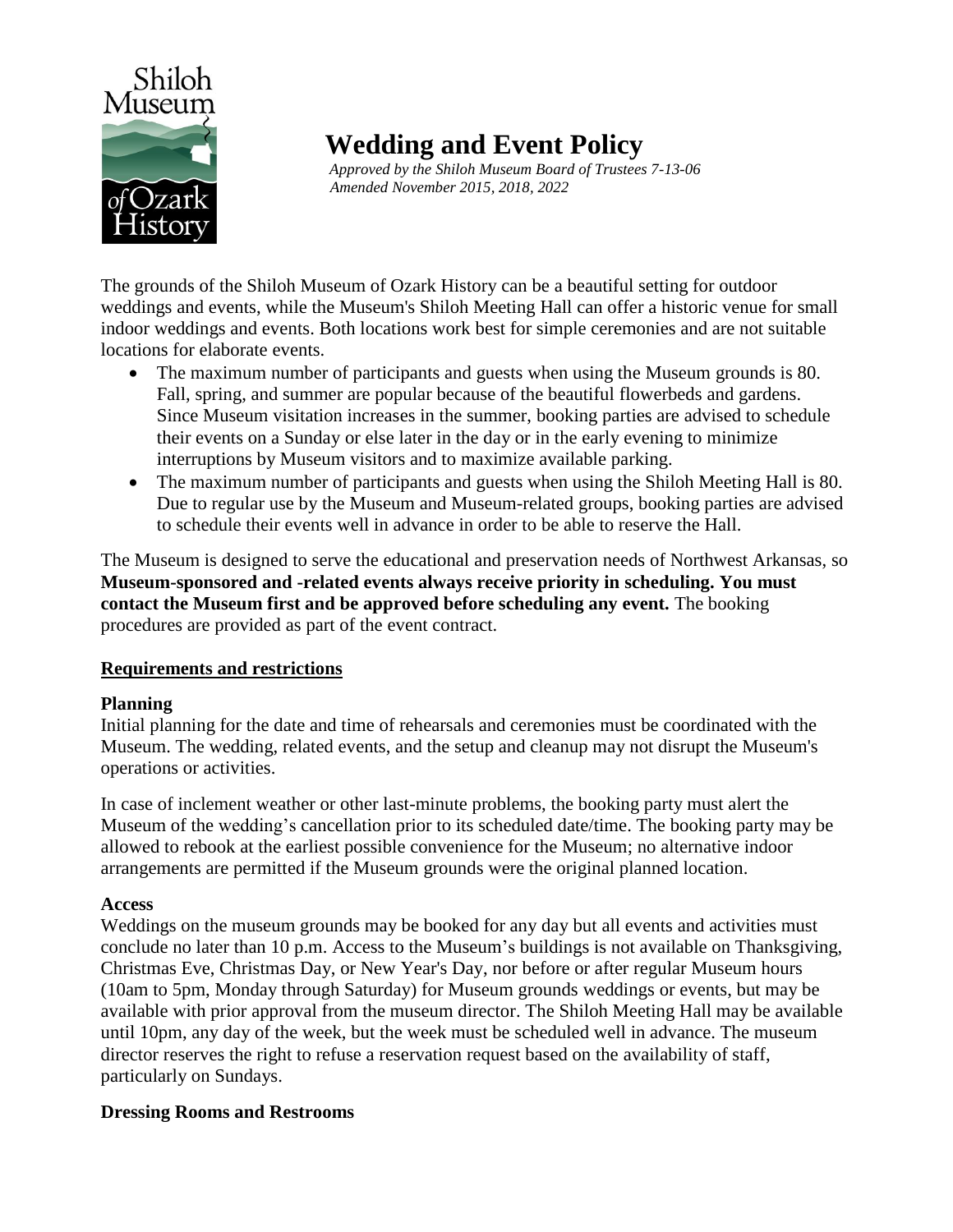For Museum grounds weddings or events, on closed days/hours, neither restrooms nor dressing rooms are available. During open hours, restrooms in the Museum building are available for use but are not exclusively for event guests. Museum restrooms may not be used as dressing rooms since they are small and serve the Museum's visiting public. Members of a wedding party should either arrive ready for the ceremony or else make prior arrangements for use of the general store as a dressing room. For Shiloh Meeting Hall weddings, the building's restrooms are available for use, but should not be used as dressing rooms since they are small and serve the wedding guests as well.

#### **Receptions**

Food may be served in accordance with local health department regulations. By City of Springdale regulations, absolutely no alcohol is allowed on Museum property. Dishwashing is not permitted in Museum facilities.

#### **Parking**

Street parking is available on a first-come basis. During evening and weekend hours parking is also available in the lots across from the Museum on Johnson Avenue. Please remember that the handicapped accessible parking spaces on Center Street and in the Shiloh Meeting Hall parking lot retain that designation at all times, including evenings and weekends. For Museum grounds weddings or events, unloading/loading and deliveries are preferable from Center Street, although the Johnson Avenue side may also be used. For Shiloh Meeting Hall weddings, unloading/loading and deliveries can only be made from the building's parking lot. Adjacent street parking is also available on Price and Church streets.

#### **Set-up and Decorations**

The Museum does not supply chairs or tables for Museum grounds weddings or events; if needed, these must be rented privately and brought on site no earlier than the day of the wedding. Shiloh Meeting Hall weddings may use the Hall's chairs and tables, but no privately rented chairs and tables may be brought in. Flowers may not be delivered prior to the day of the wedding or event. No dance floors may be erected. Candles and open flames are not permitted on the grounds or in Shiloh Meeting Hall. Tents or other temporary outdoor structures and the locations they will be used must be approved for use by the museum staff in advance.

Much of the beauty of the Museum grounds and the Hall is in their simplicity. Absolutely no nails, thumbtacks, staples, or tape of any kind may be used for attaching decorations anywhere on the grounds, on trees, or on buildings, inside or out. Bows or flowers may be tied to trees or stable building elements. Signs, pergolas/arbors, or other uprights may not be driven into the ground. Requests for changes to the normal arrangement of picnic tables, Hall furniture, or other Museum equipment or property must be submitted to the Museum at least ten working days prior to the wedding.

#### **Music**

Music and sound systems may be used during weddings but should comply with City of Springdale noise ordinances. Depending upon the desired wedding location, one or more electrical outlets may be available for sound systems. The Museum has the final say in determining where, when, and how loud music may be played.

#### **Photography**

Photographers are permitted on Museum grounds and in Shiloh Meeting Hall to photograph weddings or events as long as Museum regulations are observed. Subjects should not be posed in Museum flowerbeds or gardens, nor should photographers station themselves or their cameras there.

#### **Safety**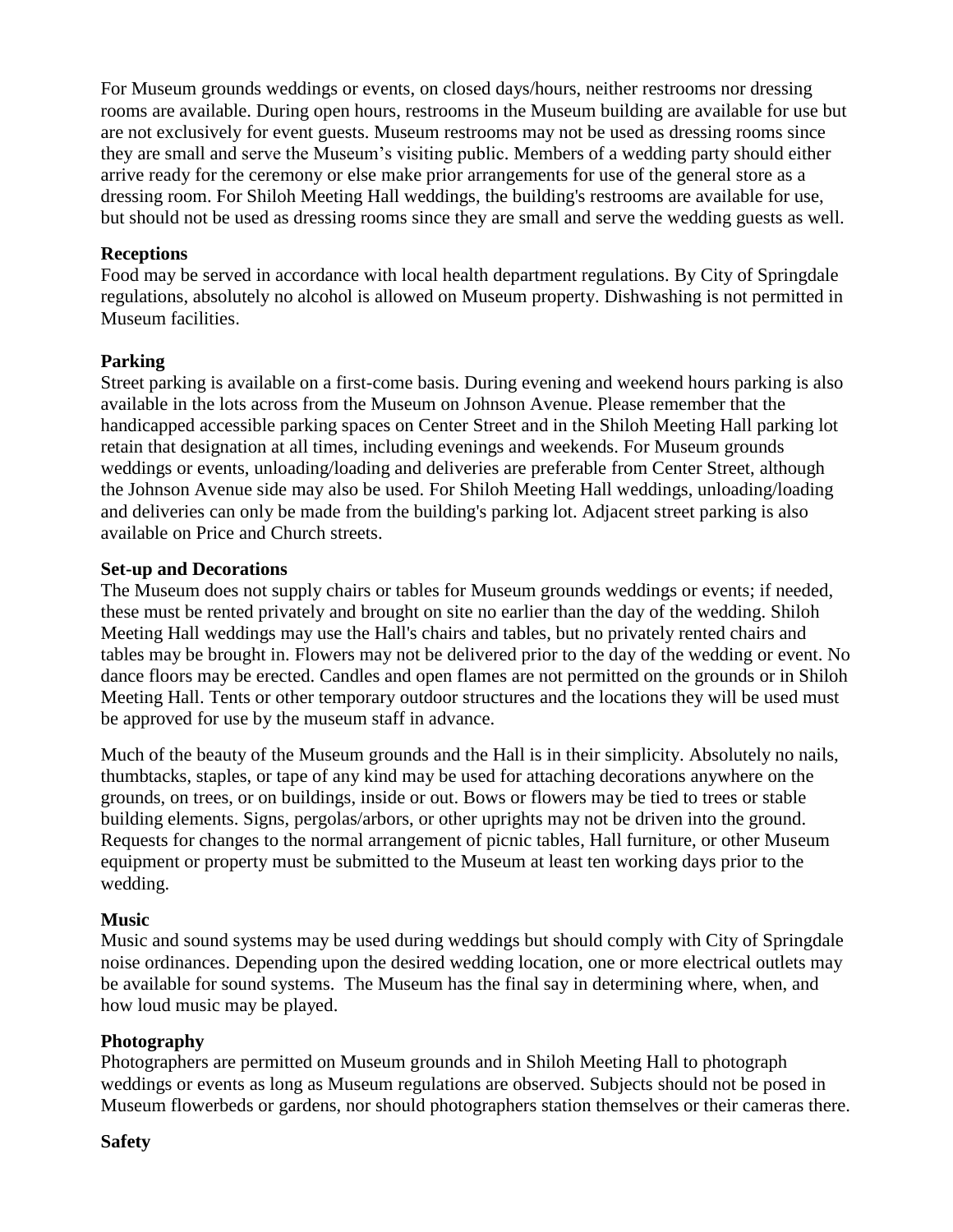The booking party is responsible for the safety of the guests during the booking period. It is recommended that a trained first-aid person be on site during the event.

#### **Cleanup**

Flowers, decorations, and personal items must be removed from the grounds or the Hall immediately following the event. All debris must be cleared and hauled away; Museum dumpsters are not to be used. An inspection by a representative of the Museum will be made within 24 hours of the event to determine if the deposit will be returned in whole or in part. For weddings and events which damage the Museum grounds or buildings, which do not, or do not adequately, clean up, or which interfere or interrupt Museum events or activities, the deposit will not be returned and the booking party may be charged an additional repair/replacement, cleanup, and/or negligence fee. Failure to pay this fee will necessitate that the matter be turned over to the City Attorney. The booking party is responsible for the conduct of all guests and is liable for damages caused. Service personnel are expected to follow these requirements and restrictions and should be provided with a copy of this policy.

--------------------------------------

Shiloh Museum of Ozark History, 118 W. Johnson Ave., Springdale, AR 72764 479-750-8165[; shiloh@springdalear.gov;](mailto:shiloh@springdalear.gov) [ShilohMuseum.org](http://www.shilohmuseum.org/)